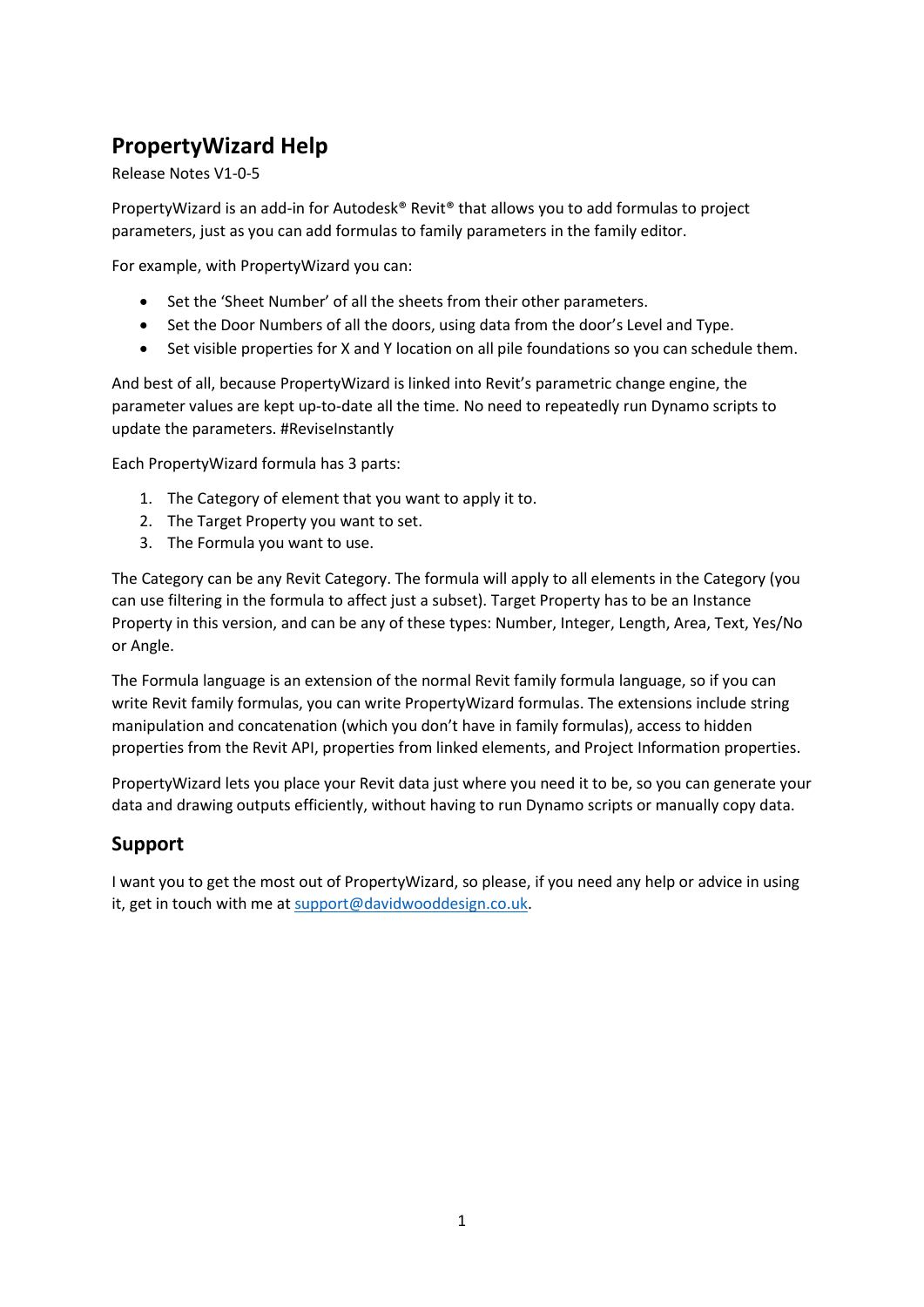## **Contents**

## <span id="page-1-0"></span>**Installation**

### <span id="page-1-1"></span>**Uninstall the Beta version**

If you have a Beta version of PropertyWizard, you have to uninstall it to enable the new version to work. Download the uninstaller from:

### <http://www.davidwooddesign.co.uk/uninstall-propertywizard-beta/>

To manually uninstall, delete the 'PropertyWizard.addin' files and the 'DWD' folders from each of the version folders 2016 to 2019 in C:\ProgramData\Autodesk\Revit\Addins.

#### **Autodesk App Store downloads**

If you downloaded PropertyWizard from the Autodesk App Store, follow the instructions that came with the package.

#### **DavidWoodDesign downloads**

If you downloaded PropertyWizard from www.davidwooddesign.co.uk:

- 1. Close any Revit sessions before you start.
- 2. If you received a zip file, unzip it to reveal the installation exe file.
- 3. Run the InstallPropertyWizard\_V1-0-5.exe file. The installer will go through a couple of dialogs and then unpack the PropertyWizard components. It may need admin permission.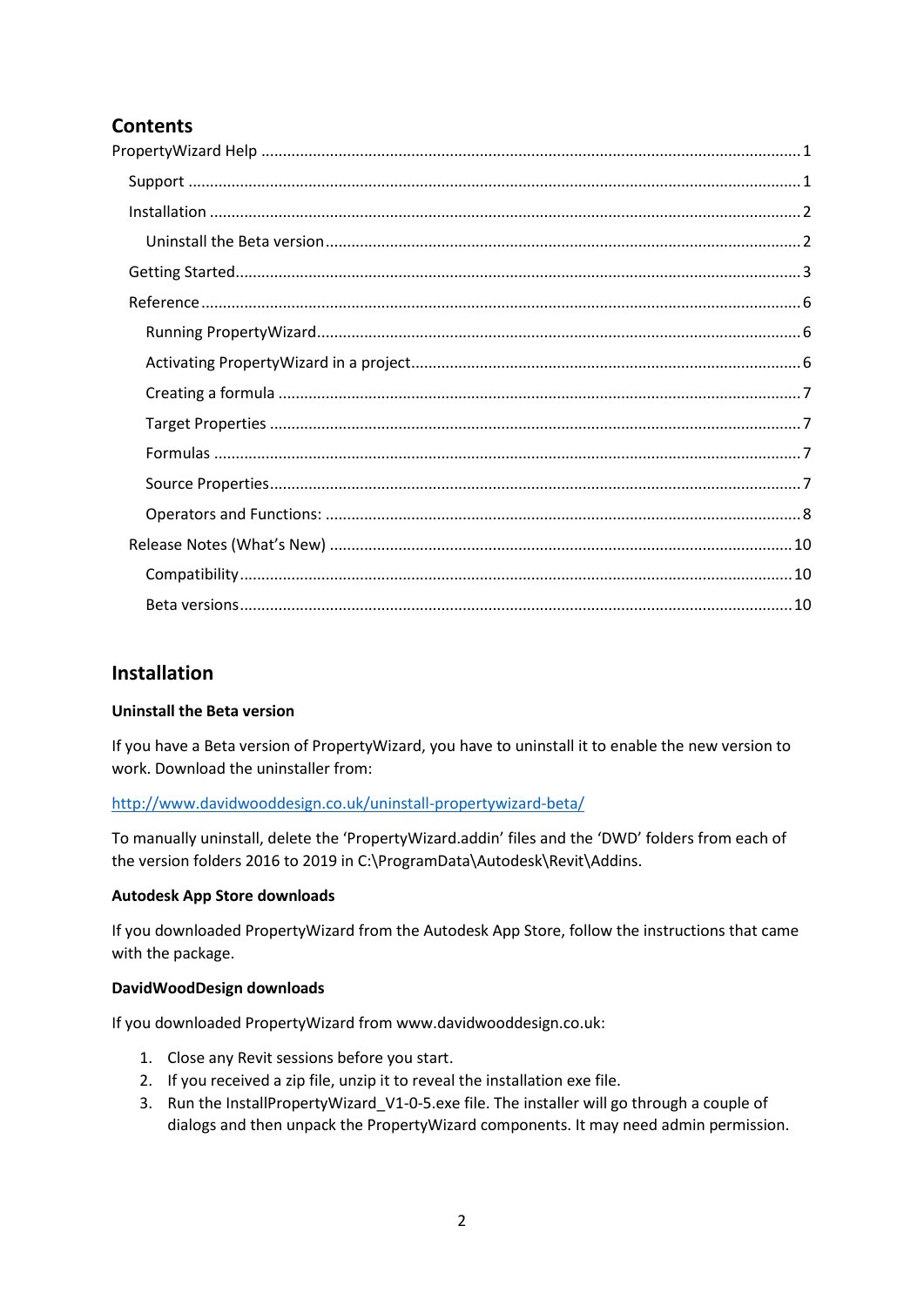## <span id="page-2-0"></span>**Getting Started**

This is an introductory tutorial for PropertyWizard.

- 1. Open a new Revit model.
- 2. Draw some walls.
- 3. Open PropertyWizard from the AddIns tab.



4. Since this is the first time you have run it in this model, PropertyWizard will show this dialog:



Select 'Set-up PropertyWizard in this model'.

5. This is the main PropertyWizard window:



- 6. Click 'Add' to add a new Formula.
- 7. This is the Formula window:

| R PropertyWizard Formula | $\overline{\mathbf{x}}$<br>$=$ $\Box$ |
|--------------------------|---------------------------------------|
| Category                 |                                       |
| <b>Walls</b>             |                                       |
| <b>Target Property</b>   |                                       |
| Comments                 |                                       |
| Formula                  |                                       |
| "Hello Walls"            |                                       |
|                          |                                       |
|                          |                                       |
|                          |                                       |
| 1.0.5.0                  | Cancel<br>OK                          |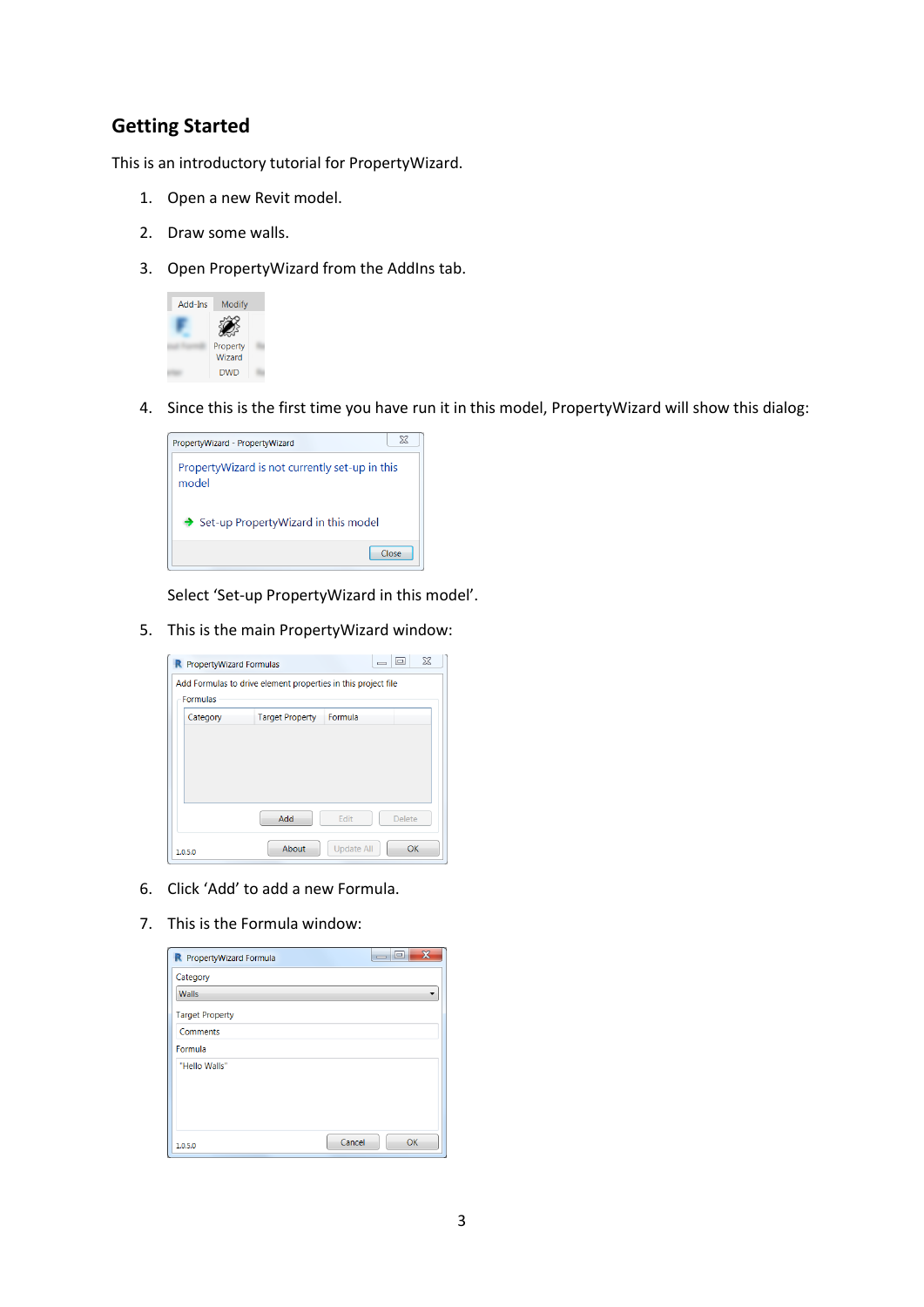8. Enter these values to create your first Formula:

*Category:* Walls *Target Property:* Comments *Formula:* "Hello Walls"

9. Click 'OK' and then click 'UpdateAll' in the main PropertyWizard Window. This will update your walls' Comments property using your formula. PropertyWizard will show a results dialog like this:



The first line of the result shows the formula. The second line shows how many elements (walls) were checked, and the remaining lines will show how many elements were up-todate, updated, or had errors.

If PropertyWizard finds an error while processing your formula, it will show a dialog like this:



You can choose to continue processing this formula for the remaining elements, or to stop processing this formula and skip the remaining elements.

If you get an error, check your typing and try again. Be sure to target *Comments* (not *comments* or *Comment*) and include straight (not curly) quotes around "Hello Walls".

10. Click 'OK' to close the main PropertyWizard Window, and check the properties of your walls:



This is static text, and will not change, but it has been set for every wall in your project.

Now try getting a value from another property.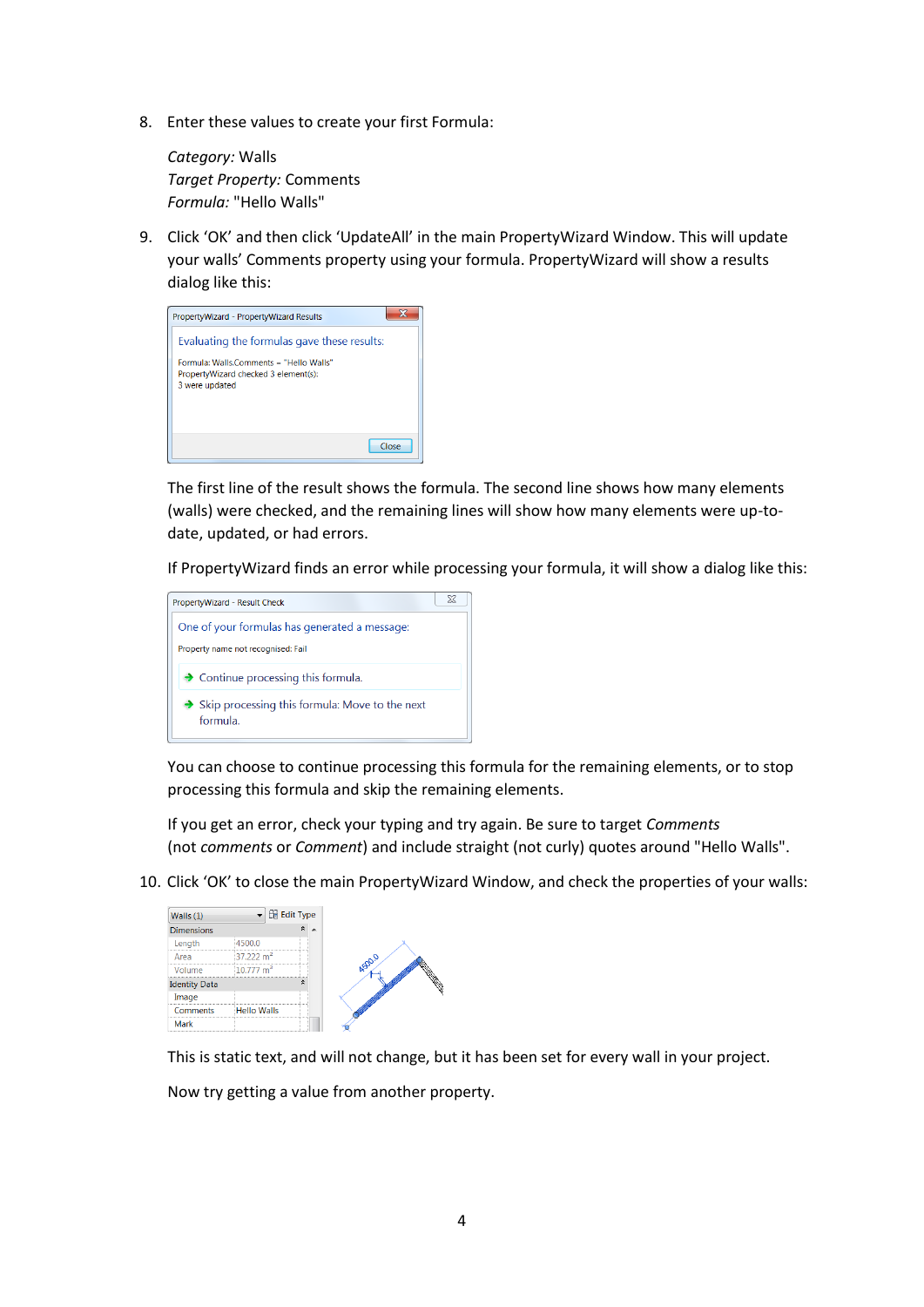11. Get the value of the walls' Name property:

*Category:* Walls *Target Property:* Comments *Formula:* Name

The Comments property of each wall now contains the 'Name' of the wall, which is generally the wall's Type name.

Change the Type name, and the Comments property will change to match.

| Properties           |                                                        |  |
|----------------------|--------------------------------------------------------|--|
|                      | <b>Basic Wall</b><br>Wall-Ext 102Bwk-75Ins-100LBlk-12P |  |
| Walls $(1)$          | <b>品 Edit Type</b>                                     |  |
| <b>Dimensions</b>    |                                                        |  |
| Length               | 4500.0                                                 |  |
| Area                 | 37.222 $m2$                                            |  |
| Volume               | $10.777 \text{ m}^3$                                   |  |
| <b>Identity Data</b> |                                                        |  |
| Image                |                                                        |  |
| Comments             | Wall-Ext 102Bwk-75In                                   |  |
| Mark                 |                                                        |  |

The Comments property is a text, or 'string' property. Now try a numerical property.

12. Use Project Parameters to create a new wall parameter called 'TestNumber' of Type 'Number'. Number parameters can store a floating-point number.

*Category*: Walls *Target* Property: TestNumber *Formula*: 42

13. Then try an arithmetic formula:

*Category*: Walls *Target* Property: TestNumber *Formula*: 6 \* 7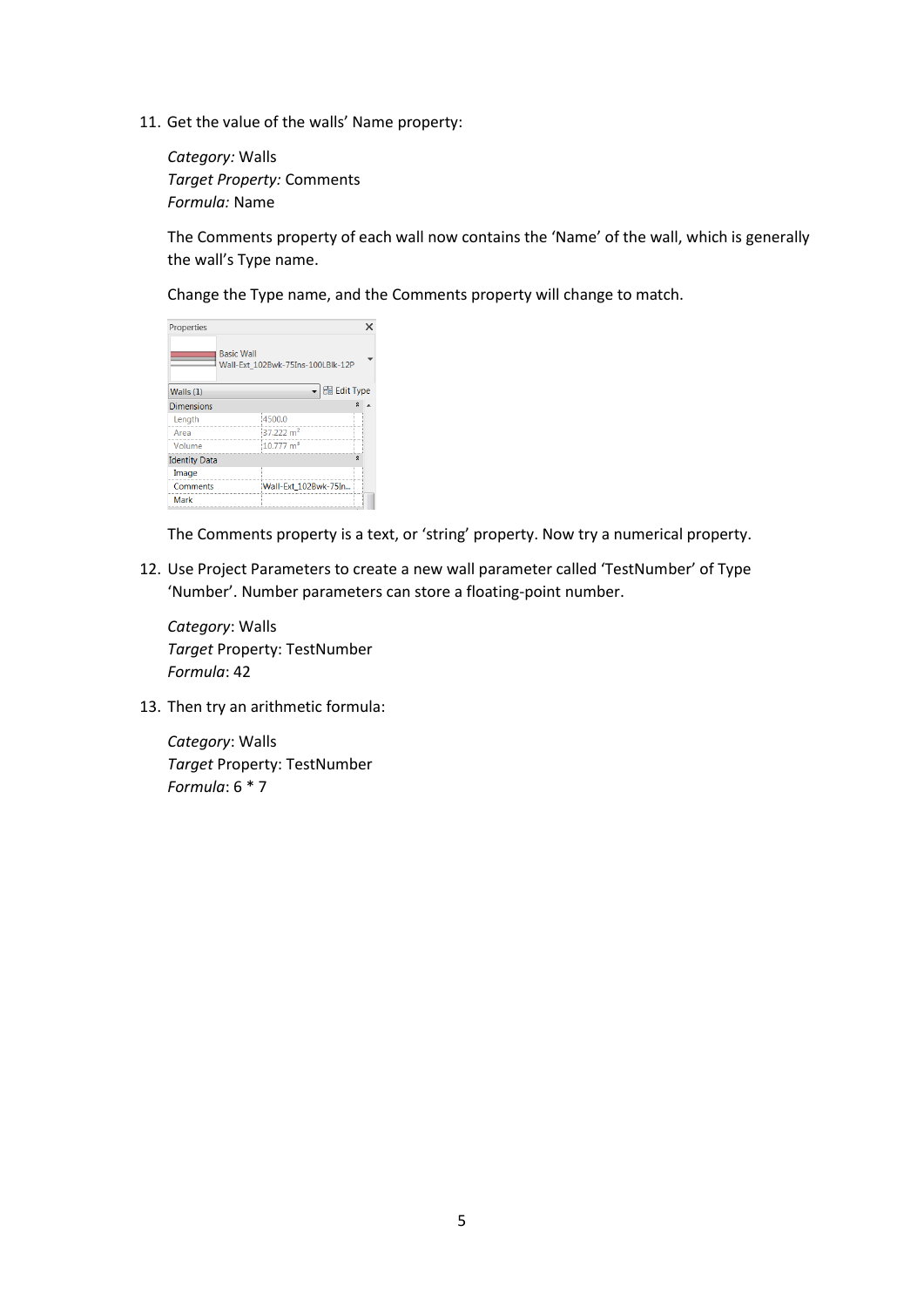## <span id="page-5-0"></span>**Reference**

This section provides reference material.

#### <span id="page-5-1"></span>**Running PropertyWizard**

PropertyWizard adds one button to a panel on the Add-Ins toolbar:



The button allows you to activate PropertyWizard and create formulas.

#### <span id="page-5-2"></span>**Activating PropertyWizard in a project**

PropertyWizard will do nothing until you activate it.

You activate it for each Revit .rvt file individually: just click the PropertyWizard button. In a new project, you will get this dialog:

| PropertyWizard - PropertyWizard                         |       |
|---------------------------------------------------------|-------|
| PropertyWizard is not currently set-up in this<br>model |       |
| $\rightarrow$ Set-up PropertyWizard in this model       |       |
|                                                         | Close |

Click 'Set-up PropertyWizard in this model' to set up PropertyWizard in the project file. This will add PropertyWizard's shared parameter to the model.

| <b>Application PropertyMagic - Success</b> |       |
|--------------------------------------------|-------|
| <b>Property Added!</b>                     |       |
|                                            | Close |

The button will also launch the PropertyWizard main window, which lists the formulas you have in the project:

| <b>R</b> PropertyWizard Formulas |                                                               |                   | $\Sigma$<br> □ |
|----------------------------------|---------------------------------------------------------------|-------------------|----------------|
| <b>Formulas</b>                  | Add Formulas to drive element properties in this project file |                   |                |
| Category                         | <b>Target Property</b>                                        | Formula           |                |
|                                  |                                                               |                   |                |
|                                  |                                                               |                   |                |
|                                  |                                                               |                   |                |
|                                  | Add                                                           | Edit              | <b>Delete</b>  |
| 1.0.5.0                          | About                                                         | <b>Update All</b> | OK             |

From here you can add new formulas, and edit and delete your existing ones.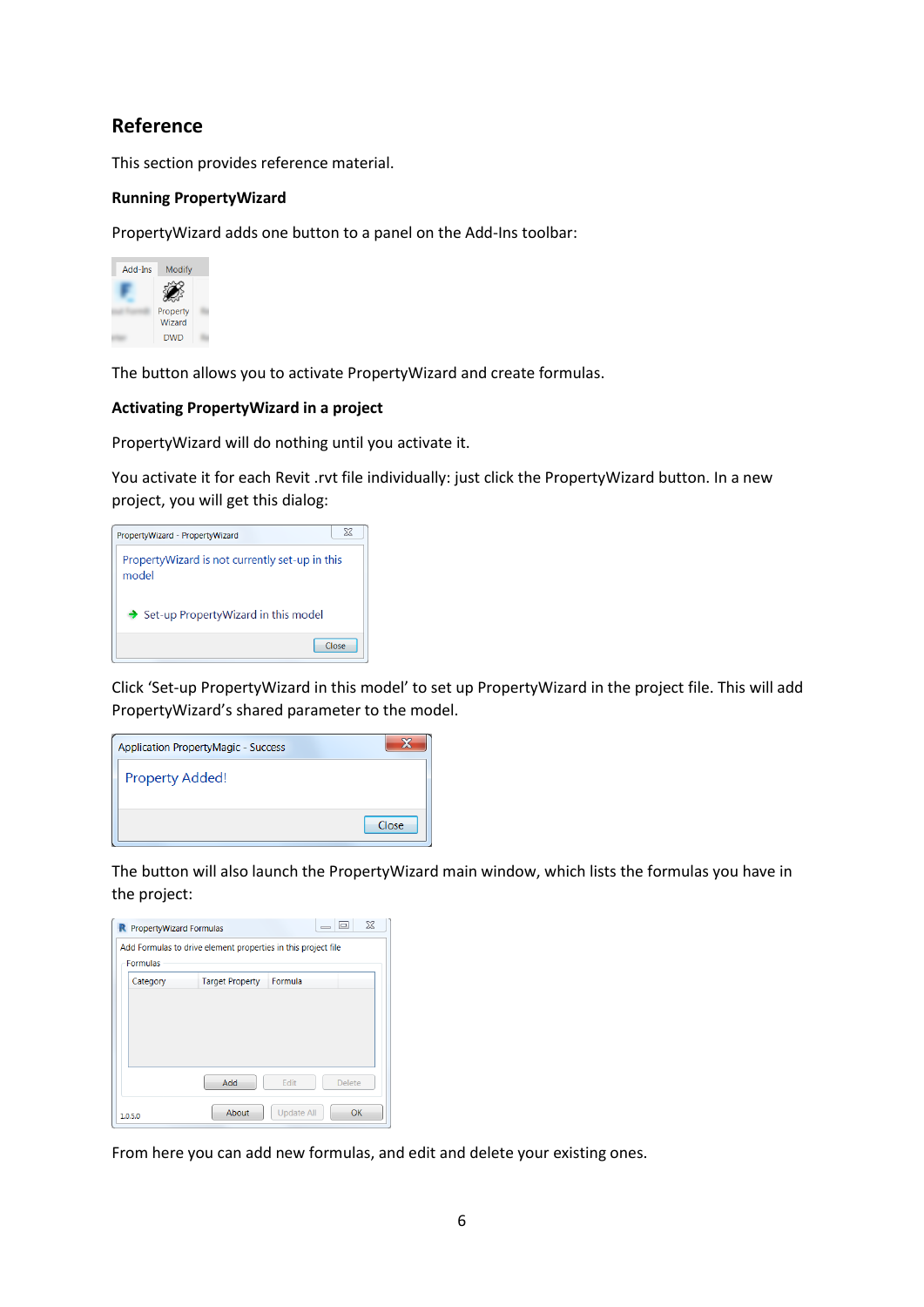#### Both Add and Edit buttons open the Formula Edit window:

| <b>R</b> PropertyWizard Formula | $\overline{\mathbf{x}}$<br>l = |
|---------------------------------|--------------------------------|
| Category                        |                                |
| <b>Sheets</b>                   |                                |
| <b>Target Property</b>          |                                |
| <b>Sheet Name</b>               |                                |
| Formula                         |                                |
| "Hello " + [Sheet Number]       |                                |
|                                 |                                |
|                                 |                                |
|                                 |                                |
| 1.0.5.0                         | Cancel<br>OK                   |

#### <span id="page-6-0"></span>**Creating a formula**

Each formula has three parts:

- 1. Select the Category the formula will apply to all elements of this category.
- 2. Type in the name of the Target Property the parameter you want to set.
- 3. Type in the Formula.

#### <span id="page-6-1"></span>**Target Properties**

This should be an Instance property, not a Type property, in this version.

In this version, Target Property can be any of these data types:

- Number and Integer
- Length
- Area
- Text
- Yes/No
- Angle

#### <span id="page-6-2"></span>**Formulas**

In the formula, you can type in:

- Operators and Functions, like +, sin() and if().
- Numbers and Integers. Numbers have a decimal point, Integers are whole numbers.
- Lengths (using the suffixes 'mm', 'm' or 'ft').
- Areas (using the suffix 'sqm').
- **•** Text strings, delimited by double-quotes.
- The literal values 'true' and 'false' (which should be typed without the quotes).
- Names of source properties. The formula will use the value of the property.

#### <span id="page-6-3"></span>**Source Properties**

You can refer to:

- Properties of the target element.
- Nested properties of the target element (e.g. properties of a Door's Level or a Wall's Type).
- API properties of the target element or nested elements (i.e. properties from the Revit API).
- Project Information properties.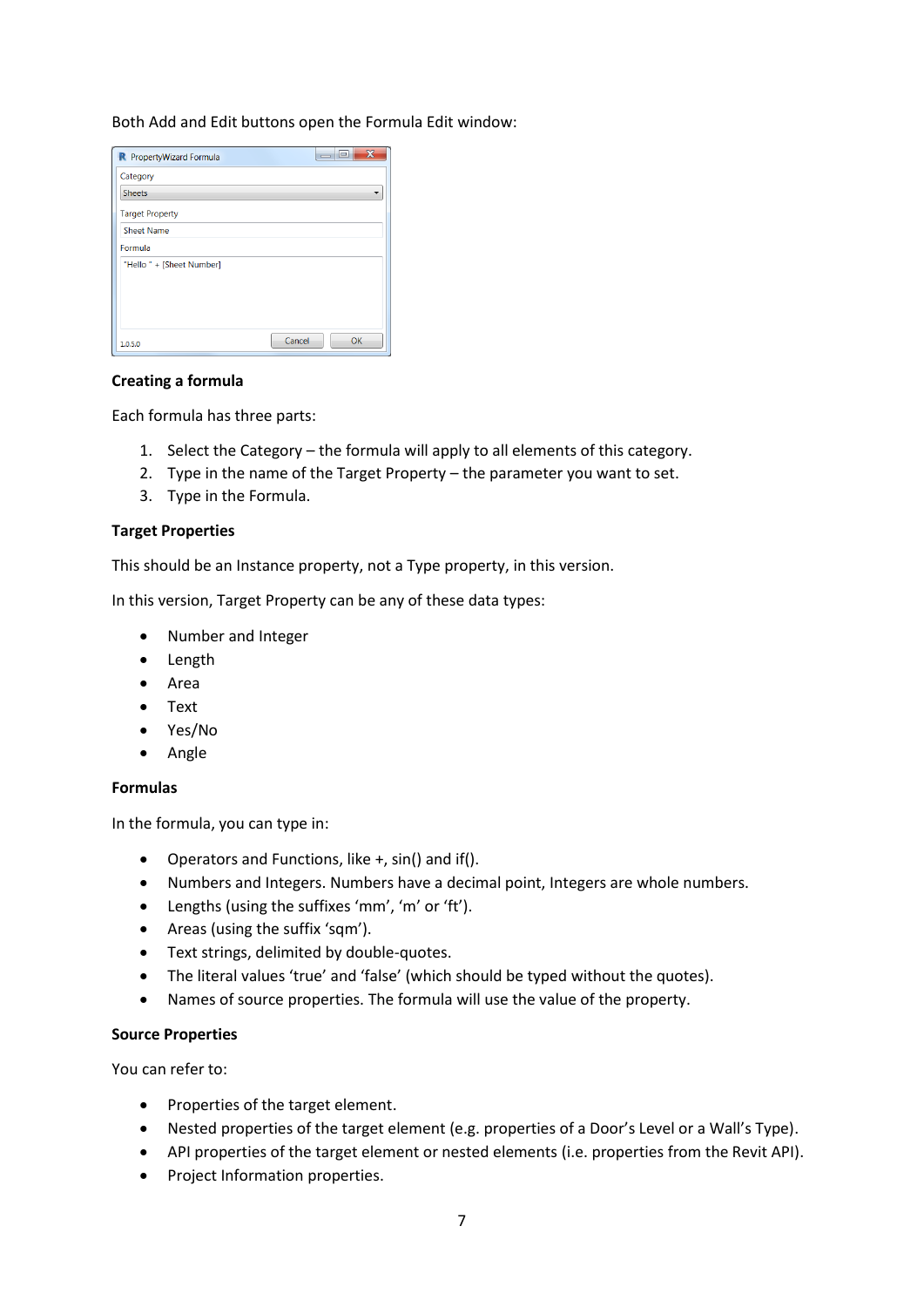Properties of the target element are just referred to by their name as seen in the Revit Properties window, for example, 'Level' (which should be typed without the quotes). If the name includes spaces or special characters, then it should be enclosed with square brackets like this: '[Sheet Name]' (which again should be typed without the quotes).

Nested properties are referenced by 'dot notation' as used in Dynamo. So the name of a Door's Level can be referred to as 'Level.Name'. There is no limit to the depth of nesting, but all the properties except the last must be Elements or ElementIDs in this version.

API properties are the 'behind the scenes' properties exposed in the Revit API. For example, the 'Location' property of a Structural Pile. To find the correct names, I use a combination of the RevitLookup add-in (compiled versions available from Troy Gates' <http://revitcoaster.blogspot.com/> and Harry Mattison's [https://boostyourbim.wordpress.com/\)](https://boostyourbim.wordpress.com/), and the official Revit API Help (downloadable from Autodesk, or online at Gui Talarico's [http://www.revitapidocs.com/\)](http://www.revitapidocs.com/). For more details on installing and using RevitLookup:

<http://www.davidwooddesign.co.uk/2018/08/19/how-to-install-revitlookup/>

[http://www.davidwooddesign.co.uk/2018/08/27/what-properties-can-you-use-in-propertywizard](http://www.davidwooddesign.co.uk/2018/08/27/what-properties-can-you-use-in-propertywizard-formulas/)[formulas/](http://www.davidwooddesign.co.uk/2018/08/27/what-properties-can-you-use-in-propertywizard-formulas/)

Project Information properties can be referenced using dot notation starting with 'ProjectInfo', for example. 'ProjectInfo.[Project Name]'.

### <span id="page-7-0"></span>**Operators and Functions:**

|                               | Format       | <b>Notes</b>                          |
|-------------------------------|--------------|---------------------------------------|
| <b>Number operators</b>       |              |                                       |
| Multiply                      | $a * b$      |                                       |
| Divide                        | a/b          |                                       |
| Add                           | $a + b$      | + also provides string concatenation. |
| Subtract                      | $a - b$      |                                       |
| Exponentiation                | a ^ b        | a to the power b.                     |
|                               |              |                                       |
| <b>Number functions</b>       |              |                                       |
| Square Root                   | sqrt(a)      | $sqrt(4) == 2$                        |
| Logarithm base 10             | log(a)       |                                       |
| <b>Exponentiation</b> base 10 | exp(a)       |                                       |
| Absolute value                | abs(a)       |                                       |
| Sine                          | sin(a)       |                                       |
| Cosine                        | cos(a)       |                                       |
| Tangent                       | tan(a)       |                                       |
| Arcsine                       | asin(a)      |                                       |
| Arccosine                     | acos(a)      |                                       |
| Arctangent                    | atan(a)      |                                       |
| PI                            | pi()         |                                       |
| Round                         | round $(a)$  |                                       |
| Roundup                       | roundup(a)   |                                       |
| Rounddown                     | rounddown(a) |                                       |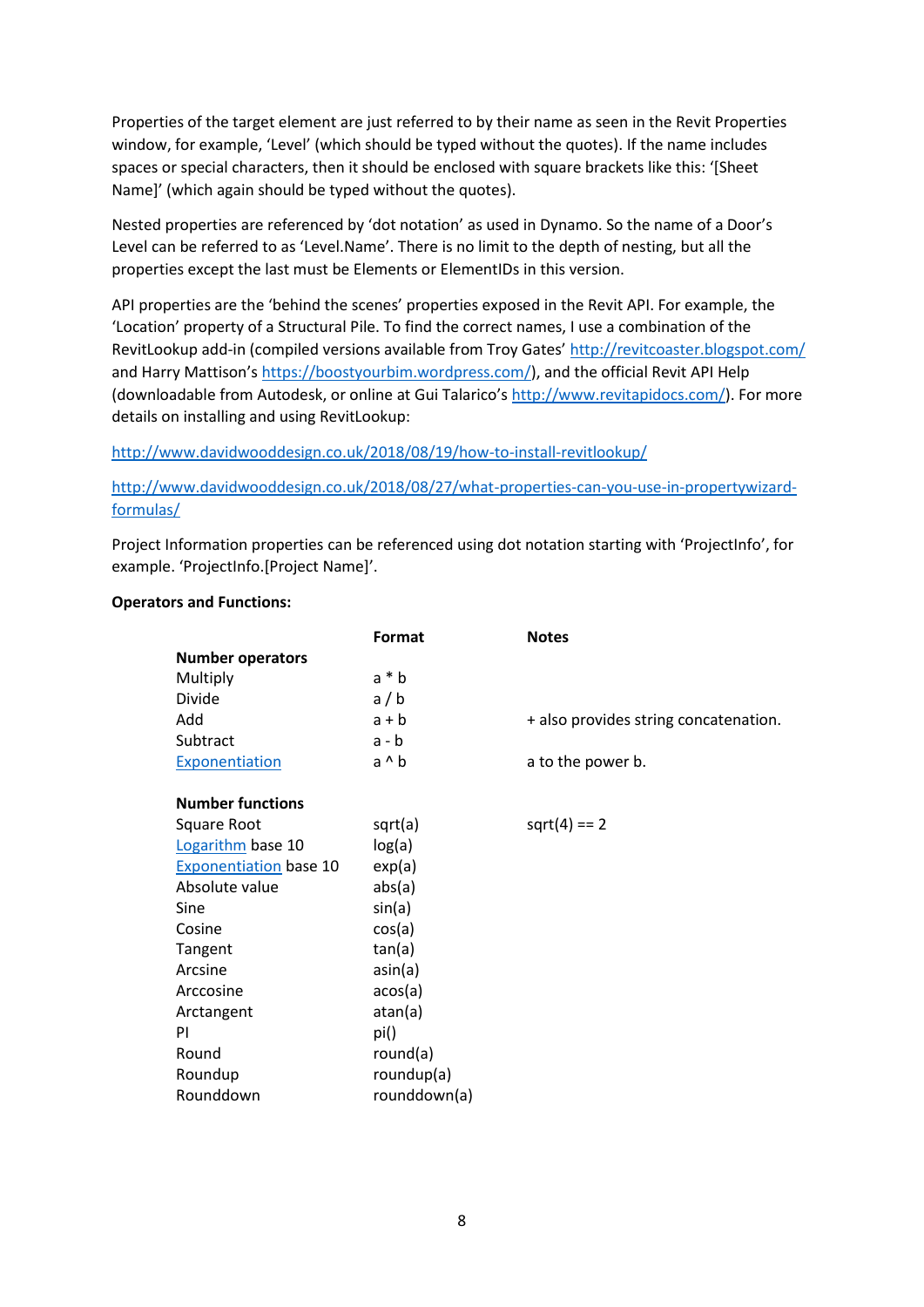| <b>Logical functions</b>      |                     |                                                                |
|-------------------------------|---------------------|----------------------------------------------------------------|
| And                           | and $(a, b)$        | True only if both a and b are true.                            |
| Or                            | or(a, b)            | True if either a or b is true.                                 |
| If                            | if(a, b, c)         | If a is true, then b, else c.                                  |
| <b>Flow control functions</b> |                     |                                                                |
| Try                           | try(a, b)           | Tries a. If a throws an error, returns b                       |
| <b>Logical operators</b>      |                     |                                                                |
| And                           | a && b              | True only if both a and b are true.                            |
| 0r                            | $a \mid b$          | True if either a or b is true.                                 |
| Not                           | la.                 | True if a is false.                                            |
| Equal                         | $a == b$            | True if a is equal to b.                                       |
| Not equal                     | $a != b$            | True if a is not equal to b.                                   |
| Greater than                  | a > b               | True if a is greater than b.                                   |
| Less than                     | a < b               | True if a is less than b.                                      |
| Greater than or equal to      | $a \geq b$          | True if a is greater than, or equal to, b.                     |
| Less than or equal to         | $a \leq b$          | True if a is less than, or equal to, b.                        |
| <b>String Functions</b>       |                     |                                                                |
| String concatenation          | str $cat(a, b, )$   | strcat("bow","tie") == "bowtie"                                |
| String length                 | strlen(a)           |                                                                |
| Sub-string                    | substr(a, b, c)     | $substr("tree", 1, 2) == "re"$                                 |
| <b>String find</b>            | instr(a, b)         | $instr("tree", "re") == 1$                                     |
|                               |                     | returns -1 if not found                                        |
| <b>String format</b>          | format(a, b)        | Implements .Net String.Format                                  |
| <b>Units</b>                  |                     |                                                                |
| Millimetres                   | a mm                |                                                                |
| <b>Metres</b>                 | a m                 |                                                                |
| Feet                          | a ft                |                                                                |
| Square metres                 | a sqm               |                                                                |
| <b>Coordinates</b>            |                     |                                                                |
| Internal -> Shared            | internaltoshared(a) | Converts a Revit database XYZ value<br>into shared coordinates |
| Shared -> Internal            | sharedtointernal(a) |                                                                |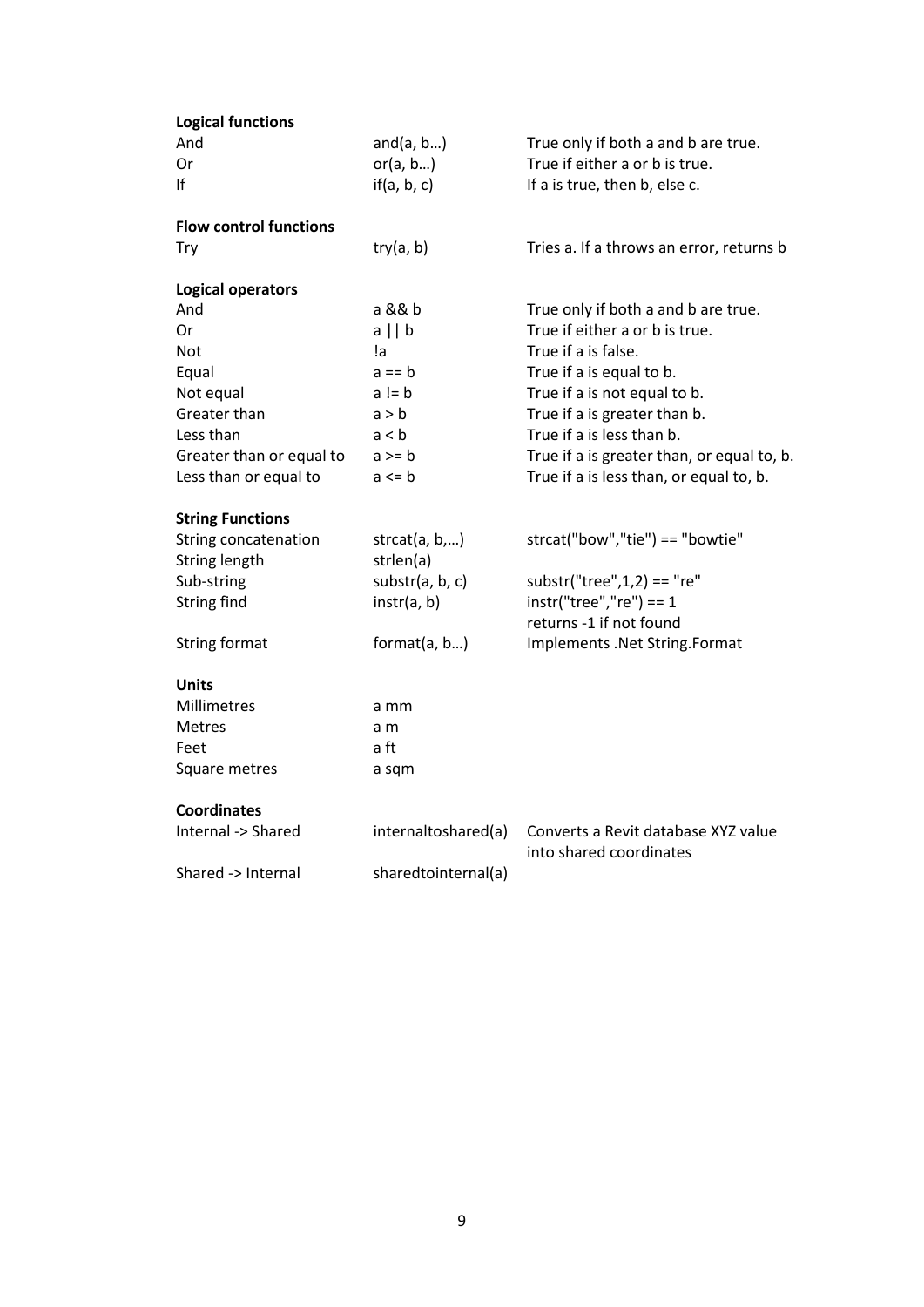## <span id="page-9-0"></span>**Release Notes (What's New)**

## <span id="page-9-1"></span>**Compatibility**

Each new version of PropertyWizard is designed to work properly with Revit files that contain formulas from previous versions.

In addition, the current version is file-compatible with previous versions of PropertyWizard, meaning the PropertyWizard data stored in the Revit model file has not changed. Nevertheless, if you are sharing a file between users, I recommend that all users who are accessing the same file use the same version of PropertyWizard.

### V1-0-5 New Features

• Bugfixes and stability improvements.

### V1-0-4 New Features

- Feedback window clarified.
- About window updated.
- Bugfixes and stability improvements.

#### V1-0-3 New Features

- Improved handling of incompatible formulas.
- Improved UX for licensing.
- Improved UX for logging.
- Bugfixes and stability improvements.

#### V1-0-2 New Features:

- Improved reporting of formula errors.
- Bugfixes and stability improvements.

#### V1-0-1 New Features:

- **•** Bugfixes and stability improvements.
- Preview version for Autodesk App Store.

#### V1-0-0 New Features:

**•** Preview version for Autodesk App Store.

#### <span id="page-9-2"></span>**Beta versions**

V0-20-0 New Features:

**•** Bugfixes and stability improvements.

### V0-19-0 New Features:

- Improved reporting of formula errors.
- Improved handling of incompatible formulas.
- Improved UX for licensing.
- Improved UX for logging.
- Bugfixes and stability improvements.